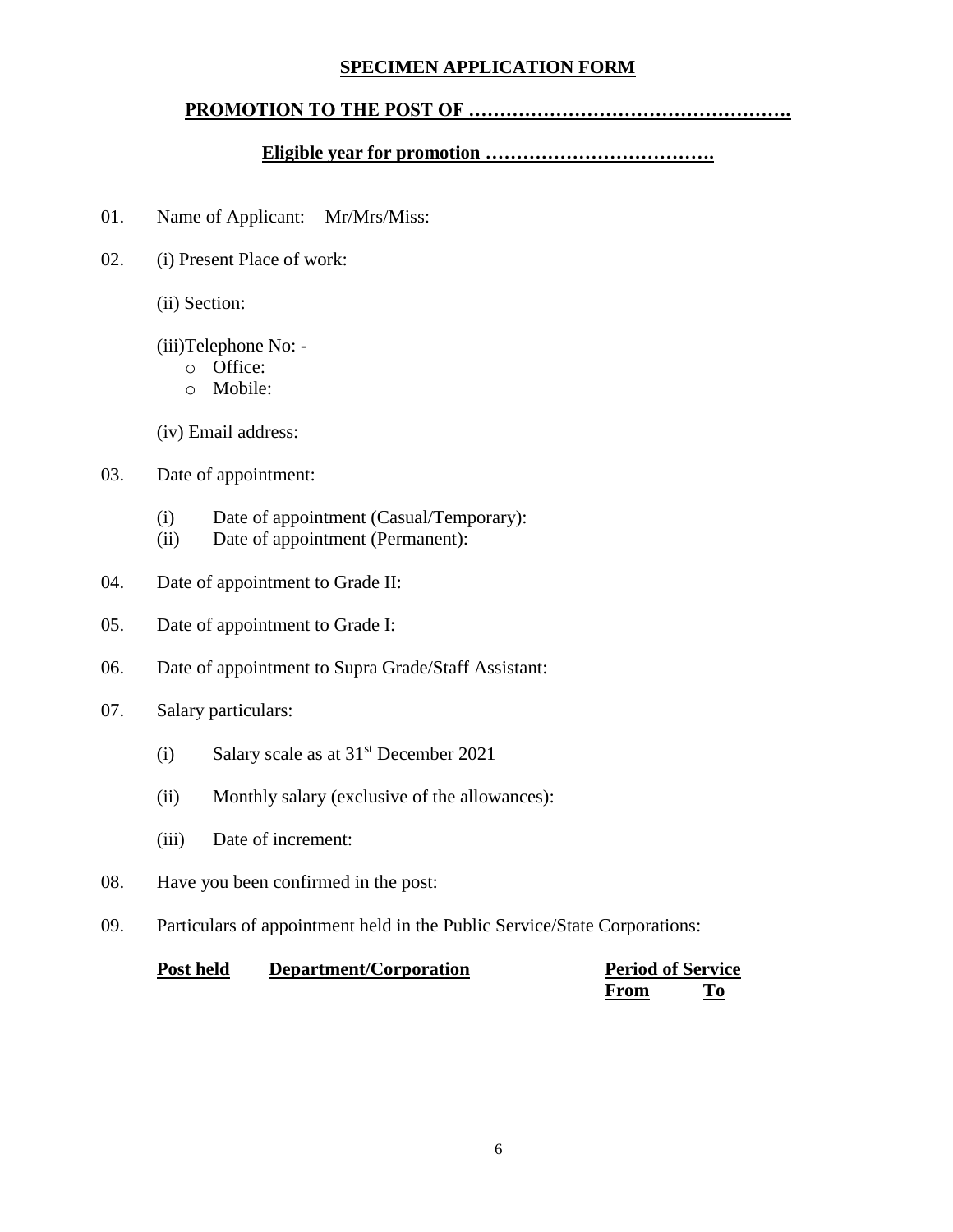10**.** Particulars of service from the date of joining the University.

| University/Institute | Post |      | <b>Period of Service</b> |  |
|----------------------|------|------|--------------------------|--|
|                      |      | From |                          |  |

11. Any other relevant information:

12. Have you obtained no-pay leave for employment or study abroad?

13. If you have obtained such leave indicate the date of commencement and the date of expiry:

14. What is the medium of language you expect to sit if a written examination is held:

15. I hereby certify that the information given above are true and accurate to the best of my knowledge. I am also well aware that if any information given above are found false or inaccurate before or after I am promoted to the said post, my promotion is subjected to a cancellation.

Date : …………………….. ………………………………………..

Signature of Applicant

Registrar/Senior Assistant Registrar/Assistant Registrar,

I recommend/do not recommend\* this applicant for promotion.

..……………………………………… Head of Department/ Department/Section

Date: ……………… …………………………………..

Rubber Stamp

(\*Delete whichever is inapplicable)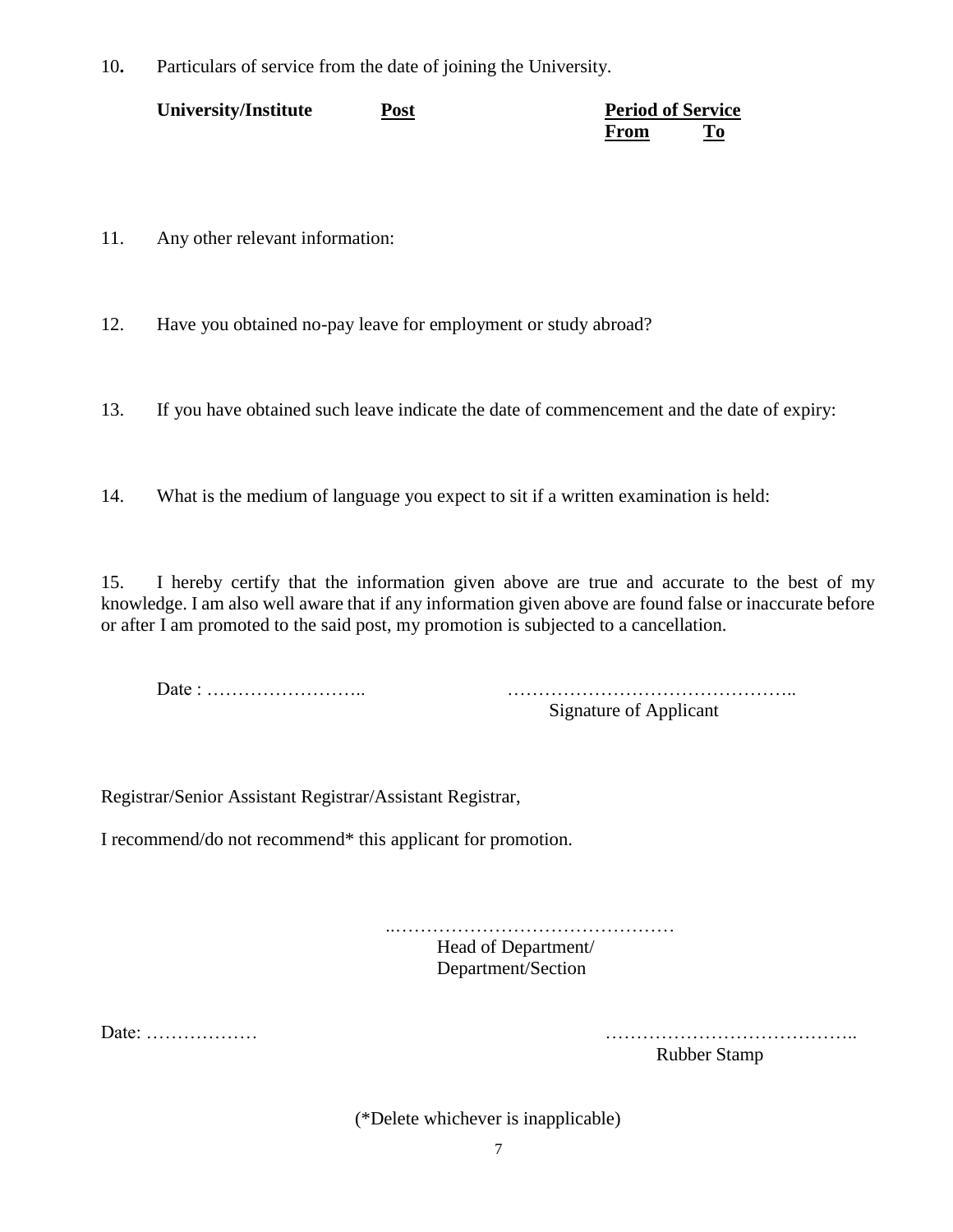# **SPECIAL REPORT THAT SHOULD BE SUBMITTED BY A CANDIDATE ALONG WITH AN APPLICATION FOR PROMOTION**

### **Instructions to –**

## **(a) Candidates:**

Part one of this Special Report should be filled by the candidate. The candidate is also responsible to obtain leave particulars certified by the authorities concerned before handling over the application.

## **(b) Heads of Divisions/Department:**

 The Head of the Division/Department is responsible to fill the Part Two of the Special Report on the basis of his/her knowledge and experience of the conduct and work performed by the applicant. The Head of the Division/Department is also requested to make his/her recommendation and forward this Special Report along with the application for promotion.

# **PART ONE**

Post applied for ……………………………………………………………………

## **(1) The Employee:**

- (i) Name of employee:
- (ii) Date of Birth and Age on  $31<sup>st</sup>$  December 2021:
- (iii) Present Post:
- (iv) Date of appointment to the present post:
- (v) Date/Dates of previous appointment/s with Designations:
- (vi) Educational Qualifications: (Please attach Photocopies of the certificates of Educational & Professional which were obtained recently)

### **(2) List of Duties:**

## **(3) Particulars of leave taken during the last 03 years:**

|                | <b>Year</b> | <b>Year</b> | Year |
|----------------|-------------|-------------|------|
| Casual<br>a)   |             |             |      |
| Vacation       |             |             |      |
| Medical<br>C)  |             |             |      |
| Study<br>d)    |             |             |      |
| No-pay<br>e)   |             |             |      |
| Half-pay<br>f) |             |             |      |

…………………………………. ………………………………… Signature of Applicant Signature and the name of officer certifying above information

Date: …………………………..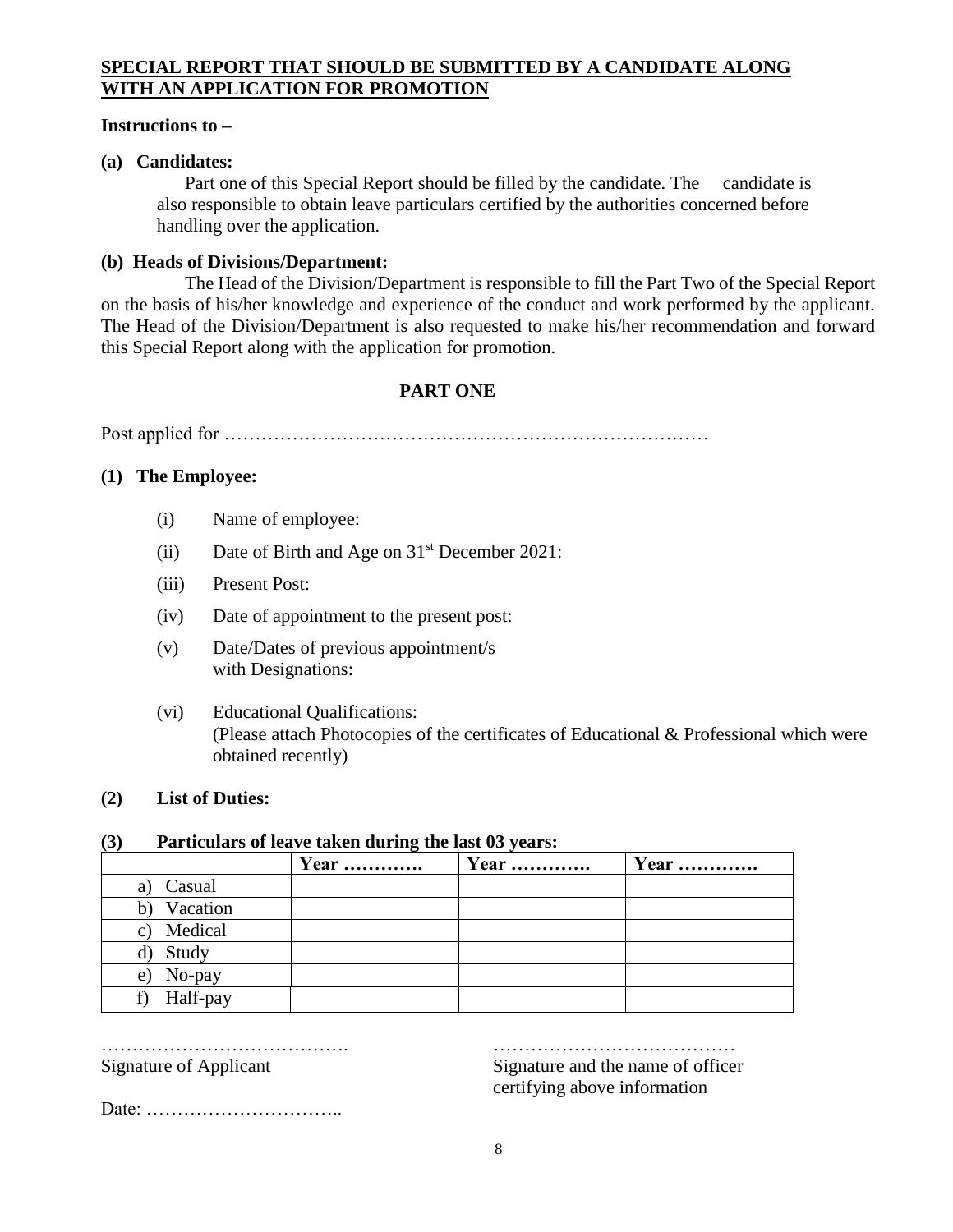### **PART TWO**

## **(4) Administration Report**

#### Work Performance:

(Please describe the work performed by the employees in terms of quantity and quality expected in the job/post)

(a) Scope for work improvement:

(Describe the nature of work which could have been improved by the employee during the period, in terms of quantity and quality)

(b) Strengths of employee:

(What are the assets of the employee that are useful to the University)

- (i) Skills Communications Writing
- (ii) Performance -
- (iii) Special Contributions -
- (c) Weaknesses
	- (i) Inadequate skills
	- (ii) Absence from workplace
	- (iii) External obstacles which have influenced the performance
	- (iv) Resistance to change
	- (v) Delays in attending to work
	- (vi) Any other
- (d) Employee's improvement during the period: (Describe the manner in which the employee has improved himself/herself during the period)